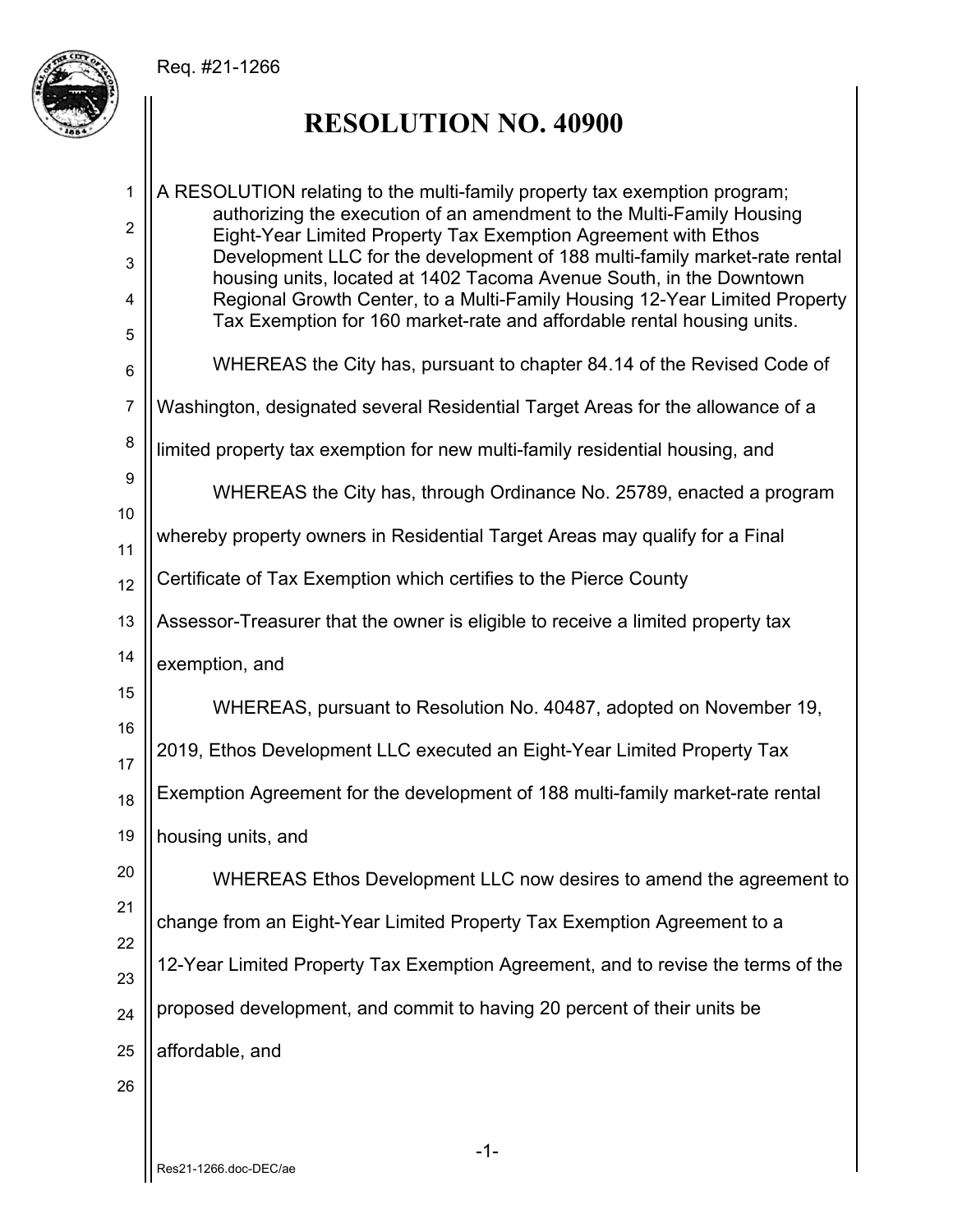

| ''             |                                                                                      |                                                |                                    |                                                                                  |  |  |
|----------------|--------------------------------------------------------------------------------------|------------------------------------------------|------------------------------------|----------------------------------------------------------------------------------|--|--|
|                | WHEREAS the project moved through permitting, the unit number and mix                |                                                |                                    |                                                                                  |  |  |
| 1              | has changed slightly as well, and this change to a 12-year tax exemption would       |                                                |                                    |                                                                                  |  |  |
| $\overline{2}$ | require that 32 of the 160 units be rented to households who earn 80 percent or      |                                                |                                    |                                                                                  |  |  |
| 3              |                                                                                      |                                                |                                    |                                                                                  |  |  |
| 4              | less of the family median income, and                                                |                                                |                                    |                                                                                  |  |  |
| 5              | WHEREAS Ethos Development LLC, is proposing to develop 160 new                       |                                                |                                    |                                                                                  |  |  |
| 6              | market-rate and affordable rental housing units to consist of:                       |                                                |                                    |                                                                                  |  |  |
| $\overline{7}$ | <b>Number of Units</b>                                                               | <b>Type of Unit</b>                            | <b>Average Size</b>                | <b>Expected Rental Rate</b>                                                      |  |  |
| 8              | <b>Market Rate</b><br>53                                                             | Studio                                         | 324 Square Feet                    | \$1,437                                                                          |  |  |
| 9              | 33<br>37                                                                             | One bedroom, one bath<br>Two bedroom, two bath | 511 Square Feet<br>762 Square Feet | \$1,696<br>\$2,509                                                               |  |  |
| 10             | 5                                                                                    | Three bedroom, two bath                        | 901 Square Feet                    | \$2,886                                                                          |  |  |
|                | Affordable Rate                                                                      |                                                |                                    |                                                                                  |  |  |
| 11             | 13<br>9                                                                              | Studio<br>One bedroom, one bath                | 511 Square Feet                    | 324 Square Feet   \$1,273 (including utilities)<br>\$1,454 (Including utilities) |  |  |
| 12             | $\boldsymbol{9}$                                                                     | Two bedroom, two bath                          | 762 Square Feet                    | \$1,635 (including utilities)                                                    |  |  |
|                | $\mathbf{1}$                                                                         | Three bedroom, two bath                        | 901 Square Feet                    | \$1,816 (including utilities)                                                    |  |  |
| 13<br>14       | as well as 59 on-site residential parking stalls, and                                |                                                |                                    |                                                                                  |  |  |
| 15             | WHEREAS the Director of Community and Economic Development has                       |                                                |                                    |                                                                                  |  |  |
| 16             | reviewed the proposed property tax exemption and recommends that a conditional       |                                                |                                    |                                                                                  |  |  |
| 17             | property tax exemption be awarded for the property located at 1402 Tacoma            |                                                |                                    |                                                                                  |  |  |
| 18             | Avenue South in the Downtown Regional Growth Center, as more particularly            |                                                |                                    |                                                                                  |  |  |
| 19             | described in the attached Exhibit "A"; Now, Therefore,                               |                                                |                                    |                                                                                  |  |  |
| 20<br>21       | BE IT RESOLVED BY THE COUNCIL OF THE CITY OF TACOMA:                                 |                                                |                                    |                                                                                  |  |  |
| 22             | Section 1. That the City Council does hereby approve and authorize an                |                                                |                                    |                                                                                  |  |  |
| 23             |                                                                                      |                                                |                                    |                                                                                  |  |  |
| 24             | amendment to the original conditional eight-year property tax exemption, to a period |                                                |                                    |                                                                                  |  |  |
| 25             | of 12 years, to Ethos Development LLC, for the property located at 1402 Tacoma       |                                                |                                    |                                                                                  |  |  |
| 26             |                                                                                      |                                                |                                    |                                                                                  |  |  |
|                |                                                                                      |                                                |                                    |                                                                                  |  |  |
|                |                                                                                      |                                                | $-2-$                              |                                                                                  |  |  |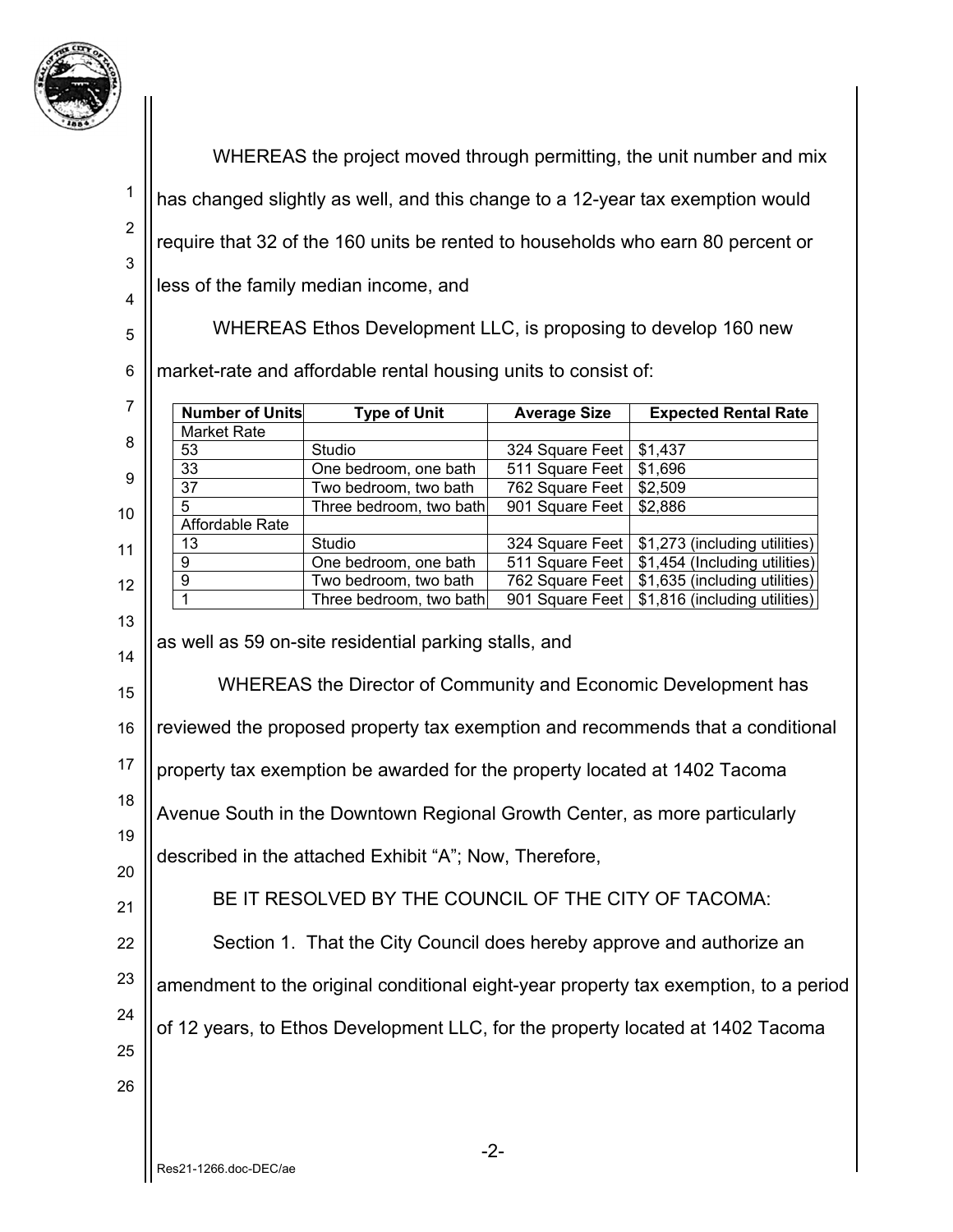

1

Avenue South in the Downtown Regional Growth Center, as more particularly described in the attached Exhibit "A."

| $\overline{2}$ | Section 2. That the proper officers of the City are authorized to execute an     |                                |  |  |  |
|----------------|----------------------------------------------------------------------------------|--------------------------------|--|--|--|
| 3              |                                                                                  |                                |  |  |  |
| 4              | amendment to the original Multi-Family Housing Eight-Year Limited Property Tax   |                                |  |  |  |
| 5              | Exemption Agreement to a 12-Year Limited Property Tax Exemption Agreement        |                                |  |  |  |
| 6              | with Ethos Development LLC, said document to be substantially in the form of the |                                |  |  |  |
| 7              | proposed agreement on file in the office of the City Clerk.                      |                                |  |  |  |
| 8              |                                                                                  |                                |  |  |  |
| 9              | Adopted ______                                                                   |                                |  |  |  |
| 10             |                                                                                  |                                |  |  |  |
| 11             |                                                                                  |                                |  |  |  |
| 12             | Attest:                                                                          | Mayor                          |  |  |  |
| 13             |                                                                                  |                                |  |  |  |
| 14             |                                                                                  |                                |  |  |  |
| 15             | <b>City Clerk</b>                                                                |                                |  |  |  |
| 16             | Approved as to form:                                                             | Legal description approved:    |  |  |  |
| 17             |                                                                                  |                                |  |  |  |
| 18             | Deputy City Attorney                                                             | <b>Chief Surveyor</b>          |  |  |  |
| 19             |                                                                                  | <b>Public Works Department</b> |  |  |  |
| 20             |                                                                                  |                                |  |  |  |
| 21             |                                                                                  |                                |  |  |  |
| 22             |                                                                                  |                                |  |  |  |
| 23             |                                                                                  |                                |  |  |  |
| 24             |                                                                                  |                                |  |  |  |
| 25             |                                                                                  |                                |  |  |  |
| 26             |                                                                                  |                                |  |  |  |
|                |                                                                                  |                                |  |  |  |
|                | Res21-1266.doc-DEC/ae                                                            | $-3-$                          |  |  |  |
|                |                                                                                  |                                |  |  |  |